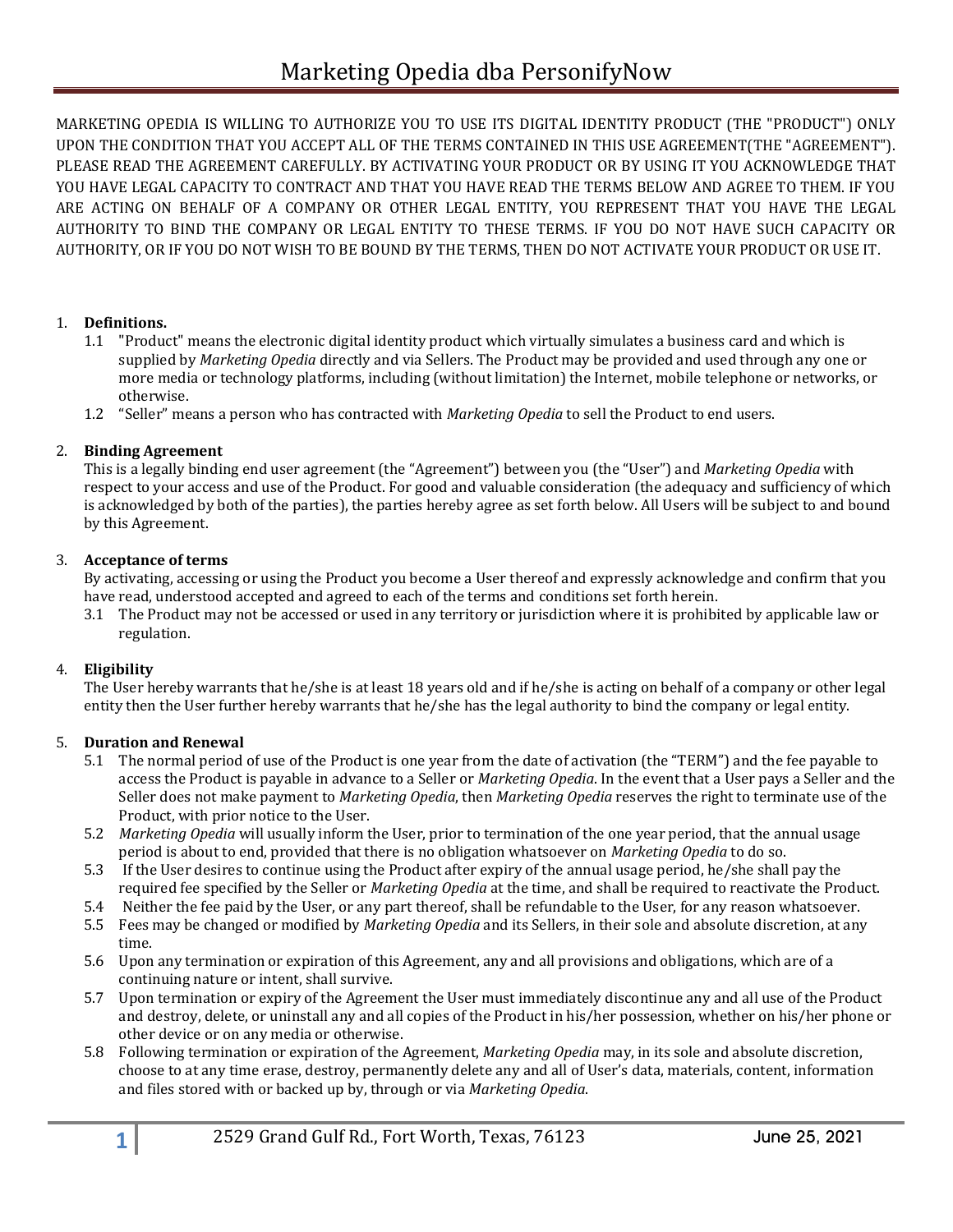# 6. **Limited Authority**

- 6.1 Subject to the terms and conditions of this Agreement, the User is granted only a limited, personal, non-exclusive, non-sub-licensable, non-transferable and non-assignable authority to download, install, and use the Product on a device in only the manner prescribed herein. For the avoidance of doubt, use only of the Product is authorized and the User does not acquire any rights whatsoever in the underlying software associated with the Product.
- 6.2 The User is permitted to install and use the Product on one or more devices, provided that the same are for his/her own direct benefit (and not that of any other person or entity). At any time during the Term or thereafter, *Marketing Opedia* or its nominee shall have the right to audit use of the Product and compliance with the terms and conditions of this Agreement and the User shall permit same.

## 7. **Use of Product**

- 7.1 The User may utilize the Product only for his/her personal use for the sole purposes for which the Product is designed. The User may not, under any circumstances whatsoever, use the Product in a manner or for a purpose for which it is not intended or designed.
- 7.2 The User may not, under any circumstances whatsoever, make or attempt to make, any unauthorized copies of the Product.
- 7.3 The Product is provided via installation on the User's phone or other device. The User hereby expressly and unconditionally consent to the installation on his/her phone or other device of any and all materials, data, software and other items necessary for the Product to operate as intended.
- 7.4 In addition, the User may not, directly or indirectly, do any of the following:
	- (a) remove any copyright, trademark, or other proprietary notices incorporated or affixed to the Product;
	- (b) sell, transfer, rent, lease, or sub-license the Product to any third party;
	- (c) alter, change, repurpose or modify the Product in an unauthorized manner;
	- (d) reverse engineer, disassemble, decompile or attempt to derive source code from the Product;
	- (e) prepare a derivative work, improvements or developments to the Product;
	- (f) use the Product for any unlawful, immoral, unethical or unreasonable purpose or activity; or
	- (g) cause or intend the Product to be used in any way or manner that may violate the intellectual property or other personal rights (including, but not limited to, privacy rights and ownership rights) of any other person or entity.
- 7.5 In the event of the User breaching any of the terms of this Agreement and failing to remedy such breach within a period of three business days after receipt of notice drawing attention to the breach, *Marketing Opedia* may forthwith terminate use of the Product by the User.
- 7.6 *Marketing Opedia* may supply the User with such reports as it, in its sole discretion may from time to time decide. Such reports will be supplied to the User electronically in such form as *Marketing Opedia*, in its sole discretion may decide from time to time.

## 8. **Upgrades**

- 8.1 In its sole and absolute discretion, *Marketing Opedia* may (but shall be under no obligation to do so), from time to time, provide fixes, updates, and upgrades to the User, including, but not limited to, new versions of the Product which will automatically be supplied to the User. Although *Marketing Opedia* will use its best endeavors to ensure that private information of the User is not corrupted, modified or lost, no warranty is given that this will not happen. In the event that this does happen, *Marketing Opedia* will assist the User to correct any errors.
- 8.2 *Marketing Opedia* is not required and is not under any obligation whatsoever to provide any maintenance or services to the User, including (without limitation) any support, updates, enhancements, or other modifications to the Product.
- 8.3 Unless explicitly stated otherwise in writing, the terms of this Agreement will govern any software or service fixes, updates, or upgrades provided by *Marketing Opedia* that replaces, modifies or supplements the Product.

## 9. **Third-Party Items**

- 9.1 For the purposes of the Agreement, "Third Party Items" shall mean software, services, activities, content, materials, documents, graphics, products, goods or devices supplied by a third person or entity (i.e. other than *Marketing Opedia*) to the User.
- 9.2 Third Party Items are used, obtained or accessed (without limitation) by Users independently (and with no assistance or connection from *Marketing Opedia*) and *Marketing Opedia* does not warrant that the Product is usable on or with Third Party Items.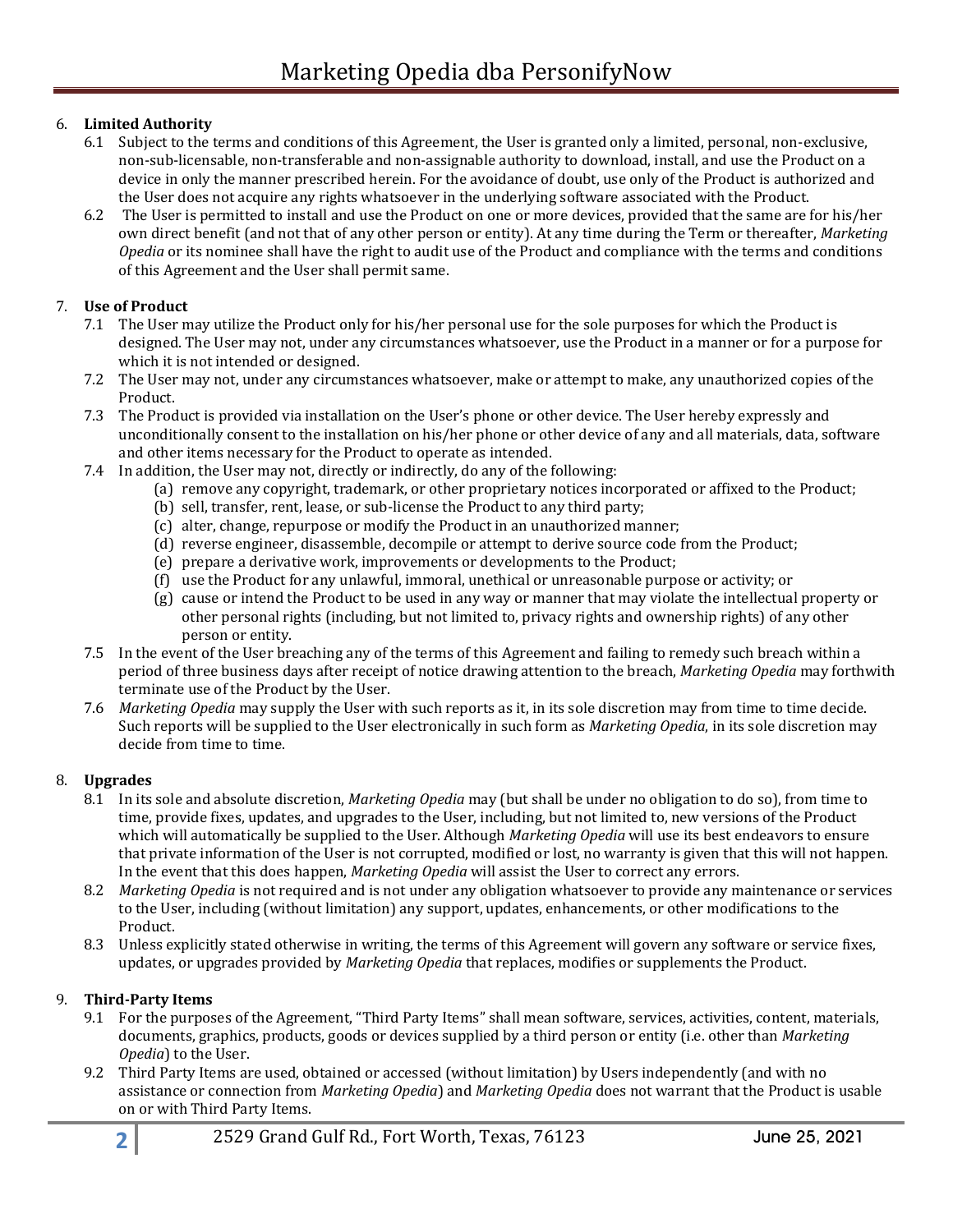## 10. **Information and Privacy**

- 10.1 *Marketing Opedia* shall keep the User's identity and other data confidential and shall ensure that all legislation relating to protection of information is complied with.
- 10.2 The User hereby warrants that any and all of his/her personal information used with Product is true and correct.
- 10.3 It is the responsibility of the User to maintain his/her personal information.
- 10.4 The User hereby acknowledges and agrees that *Marketing Opedia* may disclose information provided to it, if required to do so by any applicable law, rule or regulation, or if *Marketing Opedia*, in its sole and absolute discretion, believes that disclosure is reasonable or necessary to (a) comply with any applicable law, rule or regulation, requests or orders from law enforcement, or any legal process (whether or not such disclosure is affirmatively required by applicable law, rule or regulation); or (b) protect or defend the rights or property (including, but not limited to, intellectual property) of *Marketing Opedia* or any third person or entity.

#### 11. **Scope of Product**

- 11.1 Implementation of the Product shall at all times be in the sole and absolute discretion of *Marketing Opedia*.
- 11.2 Without limiting the foregoing, *Marketing Opedia* may choose, at its sole and absolute discretion, the times of any backups and the frequency and manner in which any and all backups are made.
- 11.3 In addition, *Marketing Opedia* may choose the scope, manner, design and function of any encryption technology or mechanisms used by it with respect to User's data.
- 11.4 *Marketing Opedia* does not warrant that any information displayed, uploaded, or posted on or by the Product is true or correct and specifically and expressly disclaims any and all liability related to such information.
- 11.5 Moreover, *Marketing Opedia*, in its sole and absolute discretion, reserves the right to refuse to post, host or display, and the right to remove or delete, any information from the Product, for any reason (or no reason) at any time without any notice thereof to the User.
- 11.6 Any comments, feedback or advice that the User may provide, through, or relating to the Product shall be deemed to be non-confidential and *Marketing Opedia* shall have an unrestricted and absolute right to post and publish the same (in its sole and absolute discretion) for any lawful purpose whatsoever.

#### 12. **Backup**

*Marketing Opedia* may make copies of any and all data stored as part of the backup and recovery of files on any and servers or hardware associated with the Product. *Marketing Opedia* shall not be obligated to archive such copies, and further, it assumes no responsibility or liability for their safekeeping. Any such copies shall not be accessible by the User except in conjunction with his/her use of the Product. *Marketing Opedia* has no responsibility or liability with respect to any copies of the User's data backed up via the Product.

## 13. **User's Warranties, Covenants and Duties**

13.1 User hereby expressly represents, warrants, covenants and agrees that he/she will not, directly or indirectly, do any of the following:

- (a) falsify or misrepresent any information regarding his/her identity or intentions with respect to any matter in connection with the Product;
- (b) post, publish, transmit, distribute, or upload any information or materials through the Product that *Marketing Opedia*, in its sole and absolute discretion, deems unlawful, obscene, lewd, sexually explicit, derogatory, abusive, threatening, discriminatory with respect to race, religion or gender, or is otherwise reasonably disagreeable, offensive or objectionable;
- (c) post, publish, transmit, distribute, or upload any information or materials through the Product that contains a virus, or any other harmful software code or programming routine, that could impair operation or function of the Product or access of others who may, do or will access, browse or use the Product;
- (d) post, publish, transmit, distribute, offer or upload any information or materials through the Product that is (in whole or part) unlawful, false, deceptive, misleading, fraudulent, or otherwise reasonably disagreeable, offensive or objectionable, including (without limitation) any information, document, communication or transmission that constitutes, affirms, encourages or supports the commission of any illegal activity or any violation of any local, provincial, national or applicable foreign law, rule or regulation, including (without limitation) any laws that protect the intellectual property, personal or privacy rights of any person or entity;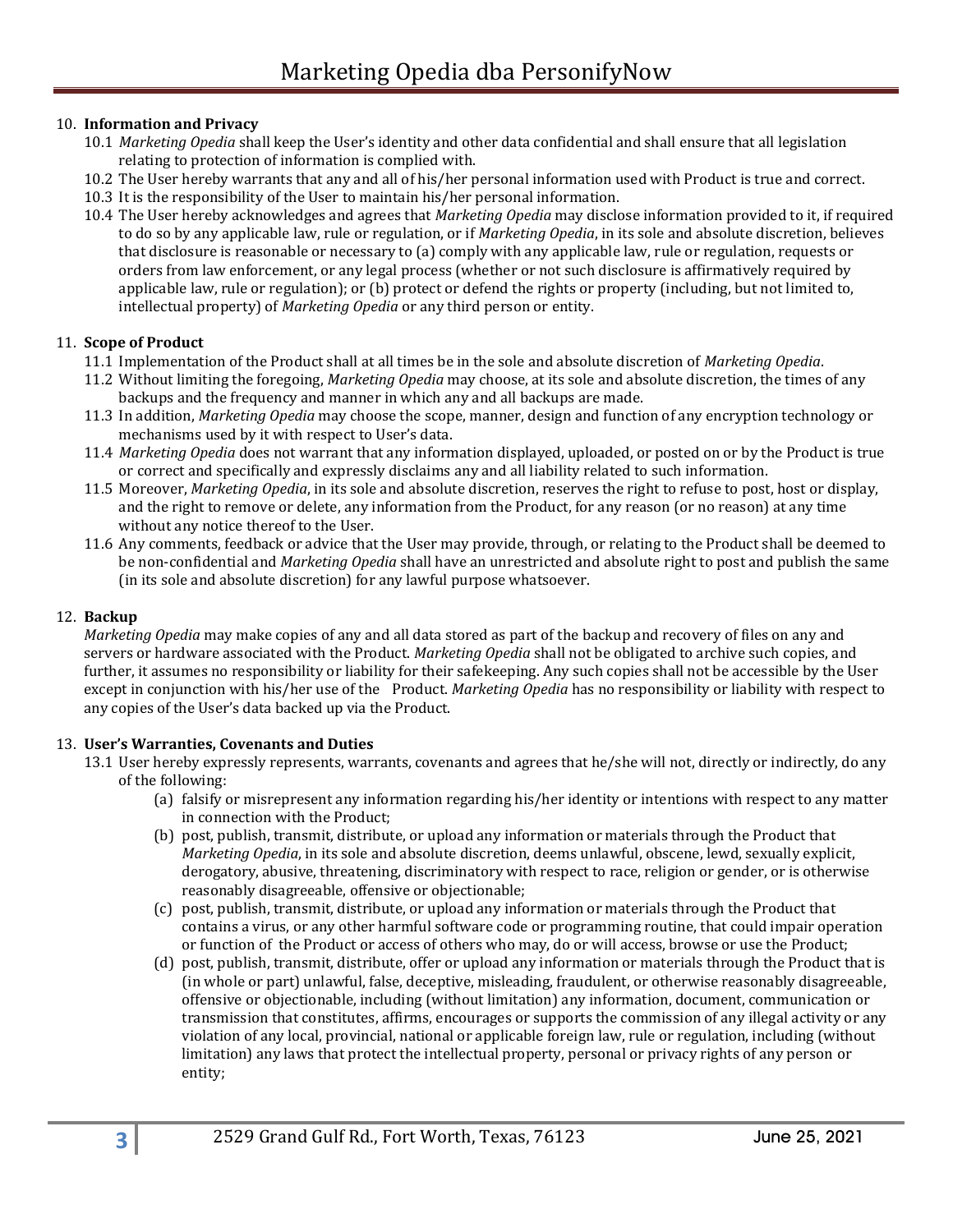- (e) post, publish, transmit, distribute, or upload any information, content, documents or materials through or in connection with the Product that in any way violates any patent, copyright, trademark or any other proprietary intellectual property rights of others;
- (f) post, publish, transmit, distribute, or upload any information, documents, content or materials through or in connection with the Product that violates any legal, property, intangible, confidentiality or privacy rights of others;
- (g) post, publish, transmit, distribute, or upload through or in connection with the Product any bulk e-mail or text/phone message solicitations, chain letters, advertisements, pyramid schemes or any other unsolicited communication, including, without limitation, spamming (whether via electronic mail or text/phone message);
- (h) violate or attempt to violate the security of the Product, or any third party network, system, server, or account, including, without limitation, engaging in any of the following activities:
- (i) accessing data, folders, information, content, materials, servers, accounts, databases, etc. which the User is not authorized to access,
- (ii) impersonating *Marketing Opedia's* personnel (or any other person or entity) or engaging in any other pre-texting,
- (iii) attempting to
	- (A) probe, scan or test the vulnerability of a system, server, account or network, or
	- (B) breach security, validation or authentication measures of any of the foregoing,
- (iv) attempting to interfere with, disrupt or disable service or access or use of the Product to or for any user, host, server, account or network, including, without limitation, via means of overloading, "flooding," "mailbombing," "denial of service" attacks, or "crashing",
- (v) forging any TCP/IP packet header or any part of the header information in any e-mail or posting,
- (vi) taking any action in order to obtain services to which the User is not entitled, or
- (vii) attempting to utilize another party's account name or persona without first obtaining authorization from that party;
- (i) attempting to circumvent or alter any method of measuring, tracking, recording or billing for the Product;
- (j) reselling, re-distributing, sub-licensing or redirecting the Product for any reason whatsoever.
- 13.2 User hereby expressly represents, warrants, covenants and agrees that he/she will be solely and exclusively responsible for maintaining the confidentiality and security of any user name and password given by *Marketing Opedia* or provided by the User in connection with his/her use or access of the Product. Moreover, the User is responsible and liable for any and all activities that occur in regard to his/her account.
- 13.3 The User hereby agrees to notify *Marketing Opedia* immediately in the event of any unauthorized use of his/her account or any breach of account security of which he/she may become aware or that he/she may reasonably suspect. However, regardless of such notification, *Marketing Opedia* will under no circumstances whatsoever be liable or responsible for any loss that the User may incur as a result of any unauthorized use of his/her account (whether such use occurs with or without his/her knowledge). In addition, User will be responsible in the event that *Marketing Opedia* incurs any losses or damages whatsoever as a result of User's account being compromised, whether the User is complicit therein or through negligence.

## 14. **Trials and Promotions**

- 14.1 From time to time, *Marketing Opedia* may offer certain trials or promotions to Users. *Marketing Opedia* reserve its right to, in its sole and absolute discretion, at any time (without any liability thereof) discontinue, modify, suspend, reorganize or terminate any such trials and promotions.
- 14.2 Any trial or promotion will be subject to the terms and conditions of such trial or promotion, but in no event whatsoever shall any trial or promotion modify or change any of the terms and conditions of this Agreement (except as is expressly set forth in the trial or promotion).
- 14.3 *Marketing Opedia* may offer a free evaluation or trial period in which to test and evaluate the Product. If such a User decides to continue to use the Product after such period is over this shall be subject to payment of the appropriate fee and the annual use period shall be deemed to have begun on the first day of commencement of use in the evaluation or trial period.

## 15. **Proprietary Information**

15.1 All *Marketing Opedia's* information, materials, content, images, graphics, software, trademarks, logos, service marks provided on or through the Product (collectively the "Proprietary Information") is and are the sole and exclusive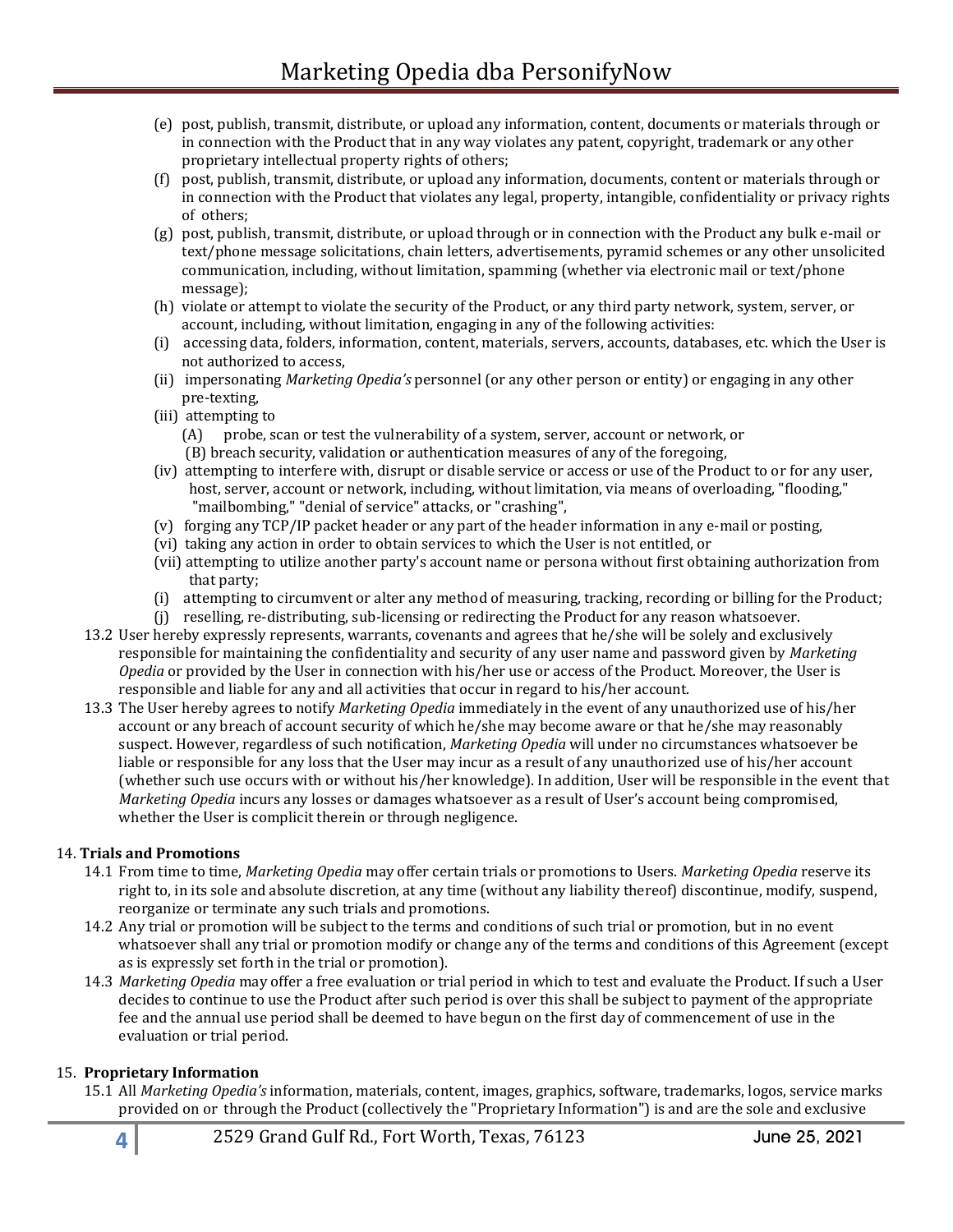property of *Marketing Opedia* or are duly licensed by *Marketing Opedia*, and may not under any circumstances whatsoever be used, copied, reproduced, distributed, republished, uploaded, downloaded, displayed, posted or transmitted by the User in any form or by any means without the prior express written consent of *Marketing Opedia*.

- 15.2 The Proprietary Information, including (without limitation) all HTML code, server-side code, XML code, and compilations of meta tag key words, specification and trade name data, product and service descriptions and all similar data and information, is exclusively owned or duly licensed by *Marketing Opedia*, and is and shall, to the maximum extent allowed by applicable law, be protected by foreign and domestic copyright and trademark laws, rules and regulations and applicable international treaty provisions. To the extent that the Proprietary Information is also covered by copyright law (and User is hereby advised that much or all of the Proprietary Information may be copyrighted), violators are hereby given notice that any such violations may result in severe civil and criminal penalties. It is the intention of *Marketing Opedia* to have violators of this paragraph prosecuted to the maximum extent possible under applicable law.
- 15.3 Except as expressly and specifically set forth herein under the section above "Limited Authority", User shall have absolutely no rights whatsoever to the Proprietary Information. Copying or reproduction of the Proprietary Information, including, but not limited to, any software, service or content or materials, to any server or location for any reason (such as, without limitation, further reproduction or redistribution) is expressly and strictly prohibited.

## 16. **Intellectual Property**

16.1 Except as expressly and specifically set forth herein under the section "Limited Authority" above, nothing in this Agreement is intended to grant any rights (including, without limitation, under or with respect to any patent, mask work right, copyright, trademark, title, interest in products or trade secret of *Marketing Opedia* to the User. All such rights shall remain the sole and exclusive property of *Marketing Opedia* and the User shall gain no interest, right or title therein by entering into or performing this Agreement or using the Product. Further, nothing contained on or through the Product in this Agreement, should be construed as granting (whether express, by implication, estoppels or otherwise) any license or right to the User to use any intellectual property, trademarks, copyrights or other proprietary information (or the Proprietary Information) displayed on or through the Product.

## 17. **Notification of Infringement**

*Marketing Opedia* will, in appropriate circumstances, terminate the access and use of the Product for any person or entity who infringes (or is suspected of infringing) the rights, security or property of others, by means of use of the Product. If any individual or entity believes that his, her or its rights, security or property has been used or copied in a prohibited manner (or otherwise infringed) through or in connection with the Product, he/she/it is requested to provide *Marketing Opedia* with a written notice containing the full details of such infringement and the action requested of *Marketing Opedia*.

#### 18. **Supervision**

*Marketing Opedia* does not assume any responsibility for verifying the content, materials, documents and information passed through or accessed via or in connection with the Product. User's use of the Product is at User's sole and exclusive risk and at his/her own discretion and peril. *Marketing Opedia* is not responsible for any damages, losses, expenses or other injuries incurred by the User as a result of, relating to, or in connection with, any content, materials, documents and information transmitted, distributed or uploaded through or in connection with the Product.

#### 19. **Access**

The Product may become unavailable due to routine maintenance or malfunction of computer equipment, wireless or local networks, devices, hardware or for other reasons, and in any such instance, *Marketing Opedia* shall not have any liability whatsoever to User under any such circumstance.

## 20. **Links to Third Parties**

- 20.1 The User hereby expressly agrees to assume sole and entire responsibility for use and access of third party links and pointers included in the Product by the User.
- 20.2 *Marketing Opedia* hereby expressly disclaims any and all liability and responsibility for such third party links and pointers and the content of any third party sites, services or software included by the User and the User hereby indemnifies *Marketing Opedia* against any and all claims howsoever arising there from.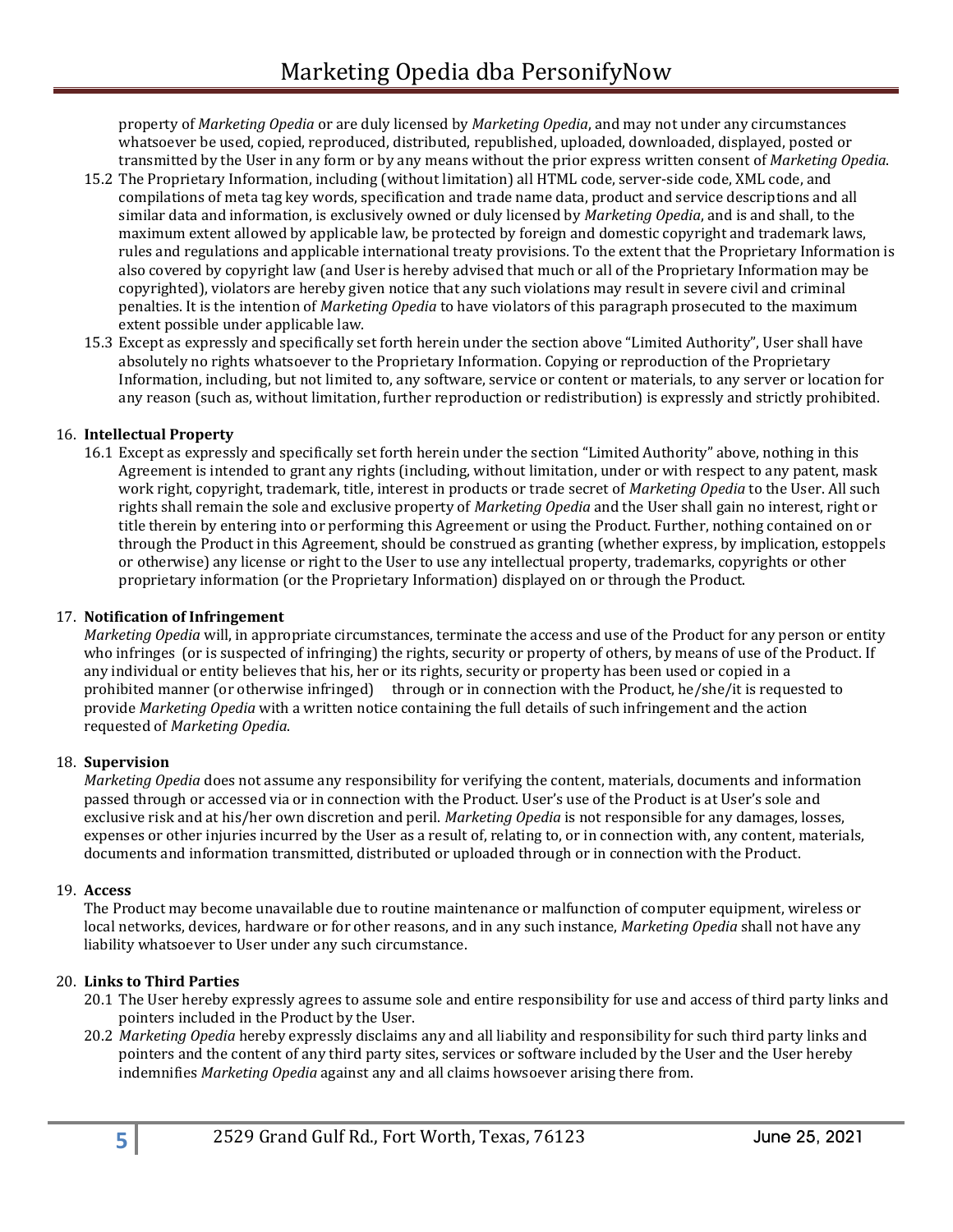- 20.3 Furthermore, the User is directed to take any and all precautions to ensure that third-party sites, services and software are free of such harmful items as (without limitation) viruses, worms, Trojan horses and other items of a destructive nature.
- 20.4 *Marketing Opedia* shall have no duty whatsoever to investigate, evaluate, recommend or otherwise provide information with respect to any third party site, services or software.

## 21. **Links to** *Marketing Opedia*

A party may only provide a hypertext link to the Product on another web site, if such hyperlink complies with specific requirements. *Marketing Opedia* is to be contacted for more information and details before providing any such link to the Product. Without limiting the foregoing, the appearance, position and other aspects of a link must not be such as to directly or indirectly damage or dilute the goodwill associated with the name and trademarks of *Marketing Opedia* and/or the Product, and must not create the false or misleading appearance that *Marketing Opedia* and/or the Product is associated with, or endorses or sponsors, the linking web site. *Marketing Opedia* may selectively revoke consent to any link at any time (for any reason or no reason) in its respective sole and absolute discretion.

## 22. **Disclaimer of Warranties**

- 22.1 The Product, and any and all information, services, content and materials thereon and therewith, are provided and distributed on an "as is" and "as available" basis without warranties of any kind except as expressly provided herein. *Marketing Opedia* disclaims any and all implied warranties, including but not limited to, warranties of merchantability, fitness for a particular purpose, title and non-infringement.
- 22.2 Specifically, but without limitation, *Marketing Opedia* does not warrant that
	- (a) The information, services, materials or content associated with the Product, or through the Product, is correct, accurate or reliable.
	- (b) The functions provided by or through the Product will be uninterrupted, secure or error free.
	- (c) Any defects will be corrected, or that the Product, or the server that makes it available, are free of viruses or other harmful components.
- 22.3 The User hereby acknowledges that use of the Product is at his/her sole and absolute risk and in his/her own discretion.
- 22.4 No oral or written representation, information or advice given by any employee, officer or agent of *Marketing Opedia* will under any circumstances create a warrantee, unless specifically set forth in an express writing signed by an authorized officer of *Marketing Opedia*.
- 22.5 The User hereby acknowledges and agrees that the Product may fail at any time, may not operate error-free, may be interrupted by power failure or otherwise, may be down for maintenance or troubleshooting, and may be subject to delays, disruptions, denial of service attacks, malfunction or other problems.
- 22.6 The User further acknowledges and agrees that the Product has been considered and investigated prior to payment of the fee and that the Product meets his/her needs.

## 23. **Limitation of Liability**

- 23.1 Notwithstanding anything to the contrary in this Agreement, *Marketing Opedia* will not be liable, even if it knows or has been advised of the possibility thereof, for any incidental, special, consequential, exemplary, punitive, reversionary or indirect damages, including but not limited to, business interruption, loss of business profits 0or revenues, loss of use or loss of business or personal information, arising out of, relating to, or in connection with, this Agreement, the Product or the relationship between the User and *Marketing Opedia*.
- 23.2 The User hereby agrees that any claim that it may have against *Marketing Opedia*, for damages and costs, shall be limited to the fee paid by it to the Seller or *Marketing Opedia*, as the case may be.
- 23.3 The User expressly acknowledges and agrees that the limitations of liability set forth in this paragraph are an essential element of this Agreement, and in the absence of such limitations, the economic terms of this Agreement would have been substantially different than provided herein and/or the parties would not have entered into this Agreement.

#### 24. **Indemnification**

24.1 The User will, at his/her own expense, defend, indemnify and hold harmless *Marketing Opedia* and each of its officers, directors, shareholders, agents, representatives, contractors and employees (each, an "Indemnity", and collectively, "Indemnities") from and against any and all loss, cost, expense, damage, claim, demand, or liability (a "Claim), including (without limitation) reasonable attorney and professional fees and costs, and the cost of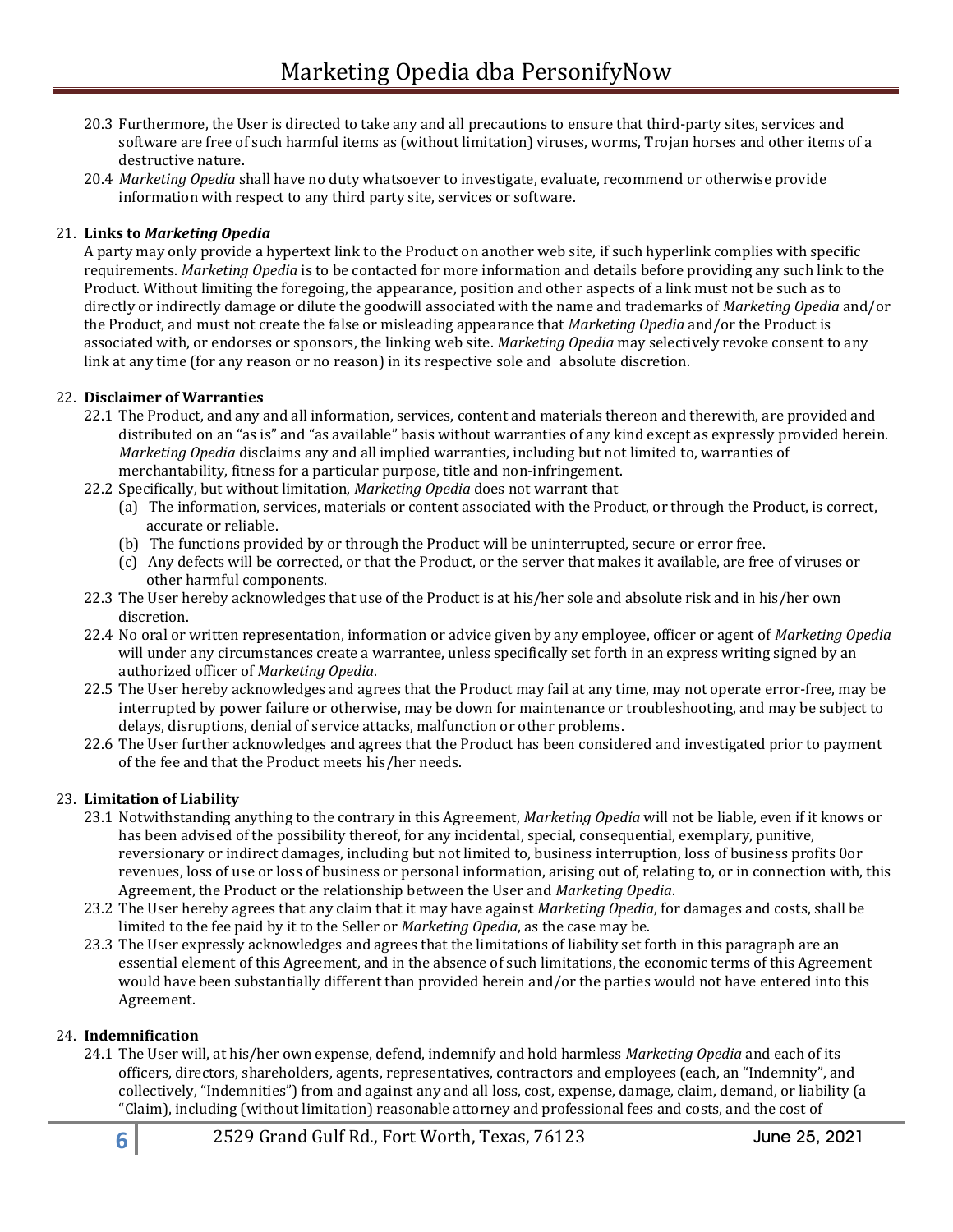settlement, compromise, judgment, or verdict incurred by, or demanded of, an Indemnity, that, directly or indirectly, arises out of, results from or occurs in connection with:

- (a) his/her negligence, bad faith or willful misconduct;
- (b) his/her breach of any of the provisions of this Agreement;
- (c) his/her violation of any applicable law, rule or regulation;
- (d) infringement by him/her of any intellectual property, proprietary or other rights of any third party, including (without limitation) any patent, copyright or trademark;
- (e) unlawful disclosure, use, or misappropriation of a trade secret by the User;
- (f) violation of any other third-party intellectual property right, or other property or personal right of any person or entity; or
- (g) his/her use of (or inability to use) the Product.
- 24.2 *Marketing Opedia* may assume the exclusive defense and control of any matter otherwise subject to indemnification by the User, in which event the User will fully cooperate with *Marketing Opedia* in asserting any available defenses, and promptly reimburse all reasonable costs and expenses (including, without limitation, reasonable attorney and professional fees) in connection with, relating to or arising from *Marketing Opedia's* defense in such matter. No settlement, compromise or adjudication of any Claim to which indemnity applies hereunder, shall be effective or permitted without the express and prior written consent of *Marketing Opedia*.

#### 25. **Changes to the Agreement**

*Marketing Opedia* may, in its sole and absolute discretion, modify or change any or every aspect of the Agreement at any time (for any reason or no reason), effective on renewal as provided for above.

#### 26. **Relief**

In the event of the User committing a breach of any of the terms of this agreement and failing to remedy such breach within three business days after receipt of notice drawing attention to the breach, *Marketing Opedia* may apply for injunctive relief (including, but not limited to, specific performance) from any court of competent jurisdiction.

#### 27. **Non-Circumvention**

The User hereby expressly agrees that during the term of this Agreement and for a period of one (1) year thereafter, he/she will not, directly or indirectly, attempt to or actually circumvent this Agreement or its purpose or intent.

#### 28. **General**

28.1 Governing Law

This Agreement shall be governed by and construed in accordance with the laws of the Republic of South Africa. 28.2 Severability

If any provision of this Agreement is declared by a court of competent jurisdiction to be illegal, invalid or unenforceable for any reason, then:

- (i) such provision will be enforced to the maximum extent permissible under the circumstances so as to effectuate the original intent of the parties with respect to such provisions; and (ii) the remaining provisions of this Agreement will be unaffected thereby and will continue to remain in full force and effect at all times.
- 28.3 Acts beyond Control *Marketing Opedia* will not be liable for any failure to perform acts due to causes beyond its control (including, without limitation, electrical outage, Internet Service Provider or wireless network or other service provider downtime, power failure, fire, flood, strike, civil disturbance, terrorism, war or Acts of God). If any such circumstances occur, *Marketing Opedia* shall use commercially reasonable efforts to attempt to provide reasonable notice to User of the same. The time for *Marketing Opedia* to perform hereunder will be extended for a period of time equal to the duration of the delay or default caused thereby.
- 28.4 Notices
	- 28.4.1 Unless otherwise stated herein, any notices hereunder to *Marketing Opedia* shall be in writing and be delivered by hand to its registered office address and shall be deemed to have been received the following business day unless the contrary shall be proved.
	- 28.4.2 Notices to the User may be provided by electronic mail to the electronic mail address provided by the User to *Marketing Opedia* (and such notice shall be deemed given immediately upon transmission thereof by *Marketing Opedia*).